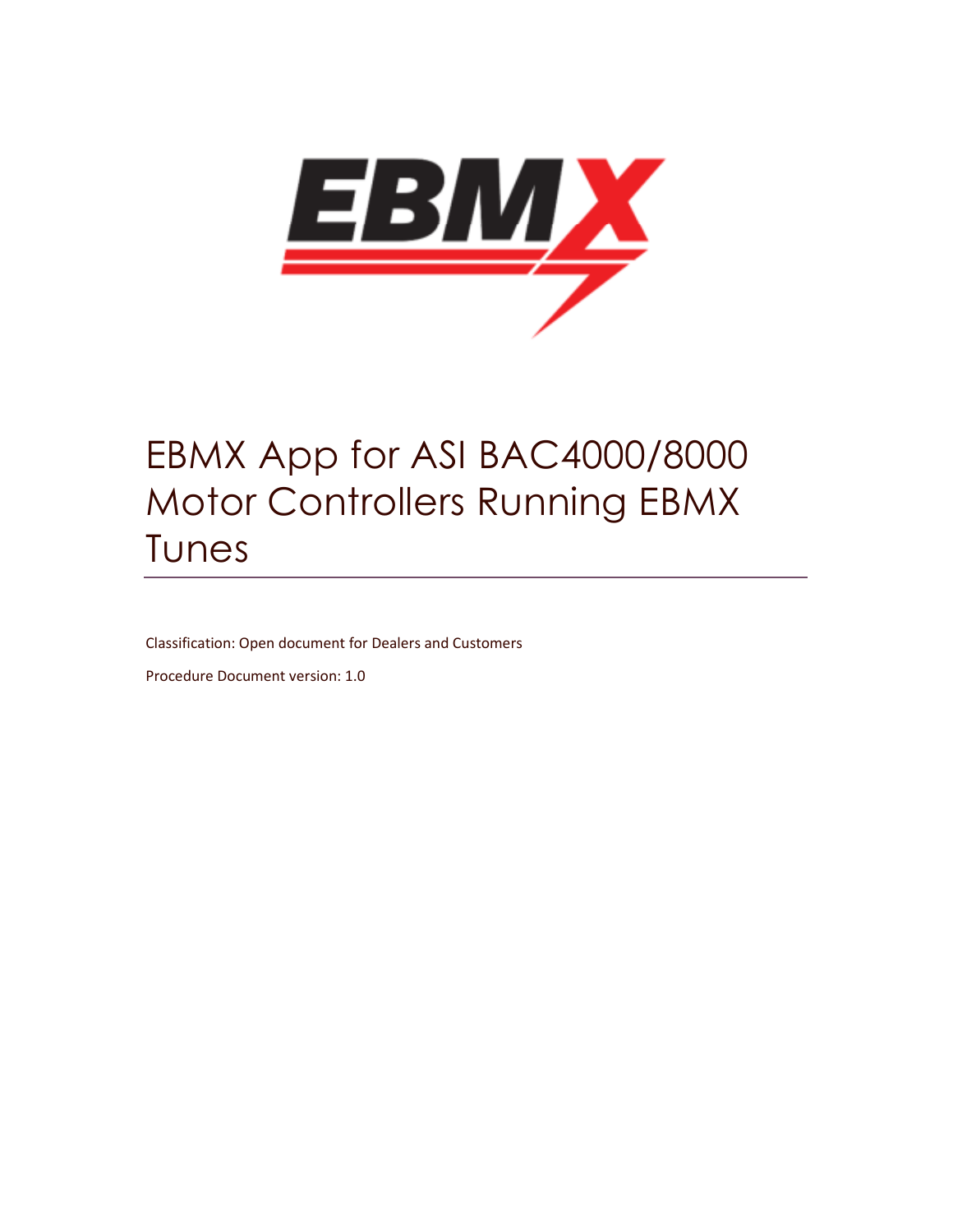

### **Table of Contents**

| $\mathbf{1}$   |     |  |
|----------------|-----|--|
| $\overline{2}$ |     |  |
| 3              |     |  |
| $\overline{4}$ |     |  |
|                | 4.1 |  |
|                | 4.2 |  |
|                | 4.3 |  |
|                | 4.4 |  |
|                | 4.5 |  |
| 5              |     |  |

Doc number: EBMX\_PRO\_003 Revision: 1.0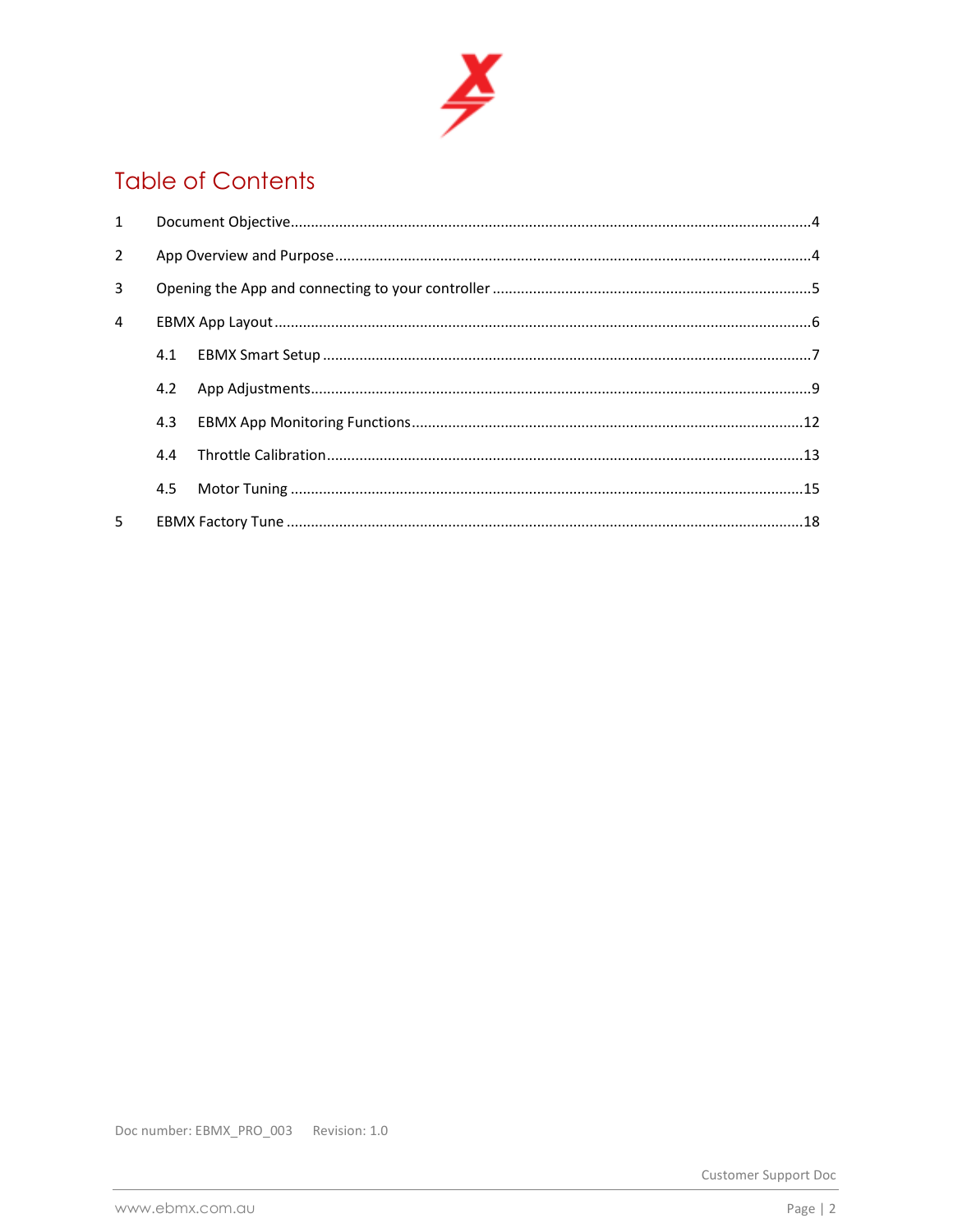

### Procedure Document Authorisation

| <b>EBMX Authorised Representative</b>         |               |                  |               |                                |  |  |
|-----------------------------------------------|---------------|------------------|---------------|--------------------------------|--|--|
| Name: Matt Wauters                            |               |                  | Signature:    | Matthe attended                |  |  |
| Title: Product Development and<br>Engineering |               | Date: [8/6/2022] |               |                                |  |  |
| <b>Procedure Document Control</b>             |               |                  |               |                                |  |  |
| <b>Revision</b>                               | <b>Status</b> | <b>Date</b>      | <b>Author</b> | <b>Description of version</b>  |  |  |
| 1.0                                           | Final         | 08-June-22       | M. Wauters    | Final version for distribution |  |  |
|                                               |               |                  |               |                                |  |  |
|                                               |               |                  |               |                                |  |  |
|                                               |               |                  |               |                                |  |  |
|                                               |               |                  |               |                                |  |  |

Doc number: EBMX\_PRO\_003 Revision: 1.0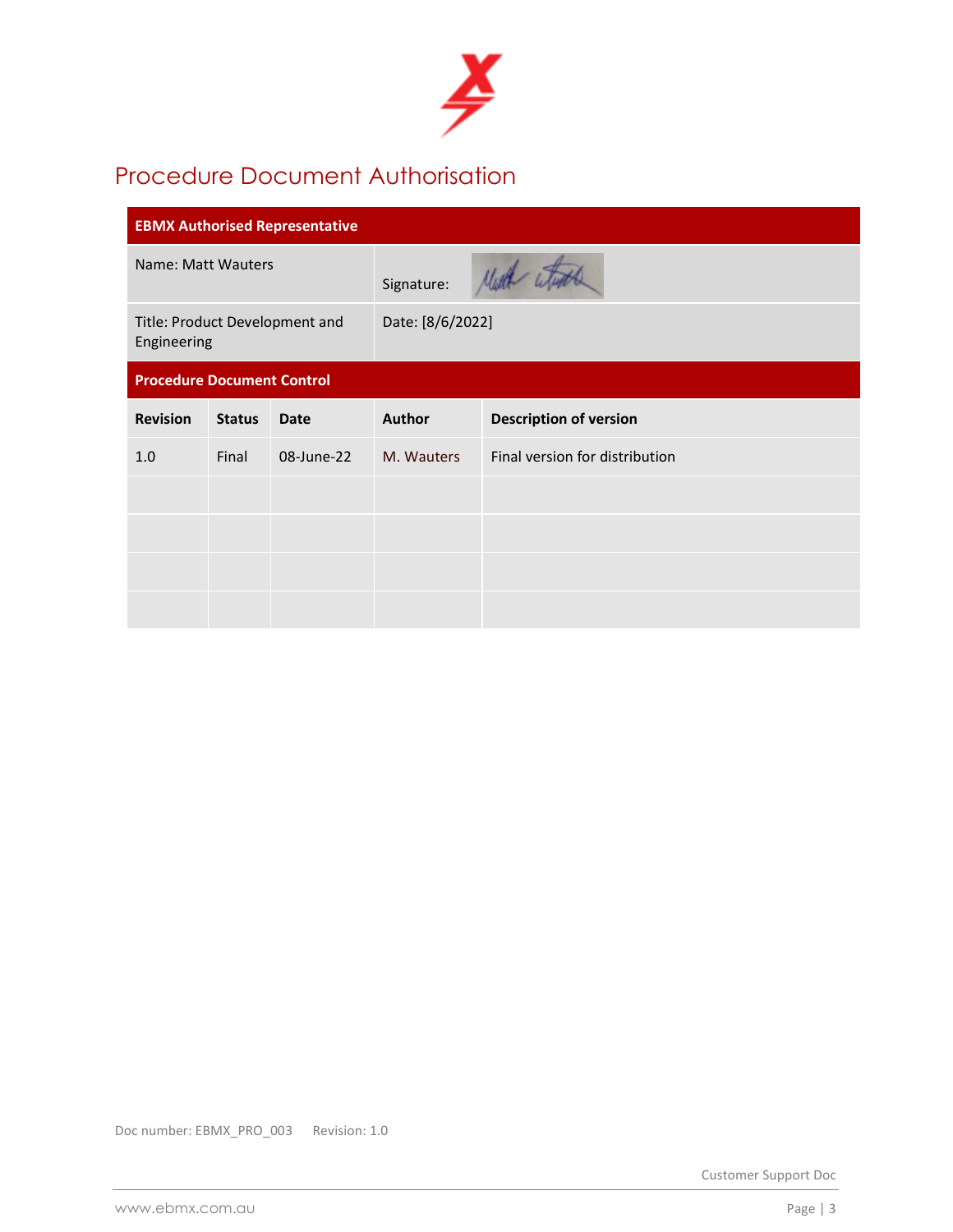

# 1 Document Objective

This document has been created to assist EBMX customers with navigating and using the EBMX App for ASI BAC4000/8000 controllers.

The key areas explained in this document are:

- App overview and purpose
- Opening the app and connecting to your controller
- App layout
- Smart Setup of your controller
- Adjustments to your controller
- App monitoring functions
- Throttle calibration
- Motor tuning
- Factory Tune

Use the table of contents as a guide to quickly find the section of this document relevant to the functions of the app you are working with.

# 2 App Overview and Purpose

The EBMX App has been created to assist EBMX customers with custom tuning and troubleshooting their controllers. The adjustments in the app are made using slide bars to adjust values and these values are set within pre-determined safe limits for each setting.

Using the EBMX app you will be able perform the following actions:

- Swap between battery types and voltages (stock bypassed 60v, high power 60v and high power 72v)
- Run a throttle calibration, giving you the ability to use non-OEM throttles
- Run a motor calibration to ensure your rated motor RPM and hall sensor angles are correctly set to ensure optimum performance and less heat buildup in your motor.
- Make adjustments to the performance and handling of your bike.
- Enable a feature to assist with over current errors (mostly present in BAC4000 controllers).
- Flash your controller with a base tune to clear any faults or issues that you may have and then essentially reformat your controller's values.
- View the monitoring page to see motor temp, controller temp, battery voltage and any errors currently being displayed on your bike.

Doc number: EBMX\_PRO\_003 Revision: 1.0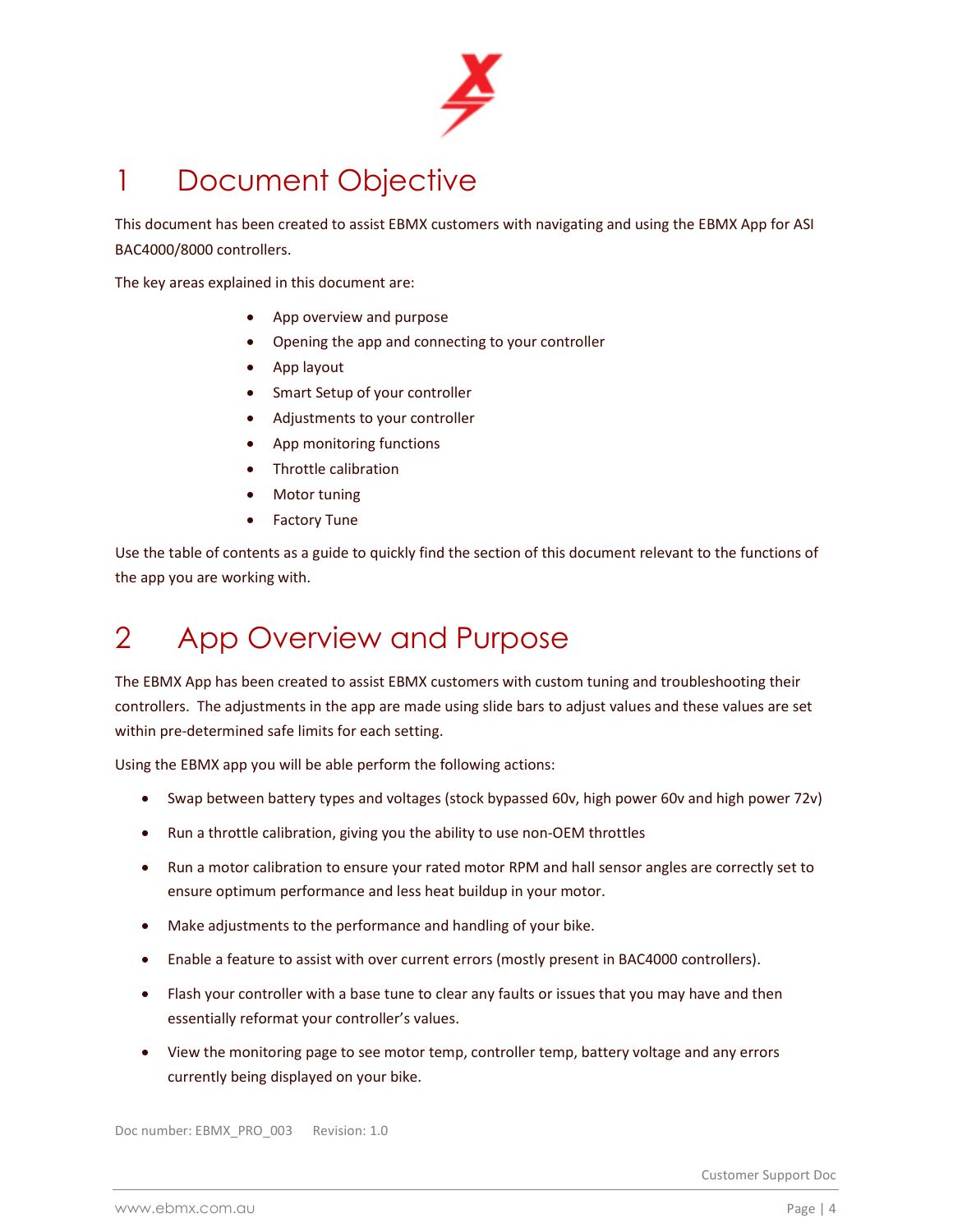

# 3 Opening the App and connecting to your controller

You will need to find the EBMX app on the Apple App store by searching for "EBMX". You will see the EBMX 'X' logo show up (see screenshot below)



Download the app and then enter the app. You will be promoted by the in-app purchases to purchase the app, please purchase the app (\$50 USD) to proceed.

Open the app and you will be promted with a screen asking for you to select your EBMX ASI Controller. Swipe down on the screen to search for your device.

| 7:55日<br>58W                                      | Hint:<br>If your controller is not                                                                                                                                           | 7:55 目                                                                                              |
|---------------------------------------------------|------------------------------------------------------------------------------------------------------------------------------------------------------------------------------|-----------------------------------------------------------------------------------------------------|
| <b>Devices</b><br>Select your EBMX ASI controller | showing up, ensure you<br>have both your "Bluetooth"<br>and "location services"<br>enabled on your phone. If<br>you fail to enable either of<br>these settings, you will not | <b>Devices</b><br>Select your EBMX ASI controller<br>e-Bike<br>4549d20e-5cbf-81d1-1117-88ead83cd7d5 |
| No devices available<br>Pull down to refresh      | be able to connect to your<br>controller with the app.<br>Once you see the Bluetooth<br>signature of your bike show<br>up "e-Bike " click on it<br>to connect!               |                                                                                                     |

Doc number: EBMX\_PRO\_003 Revision: 1.0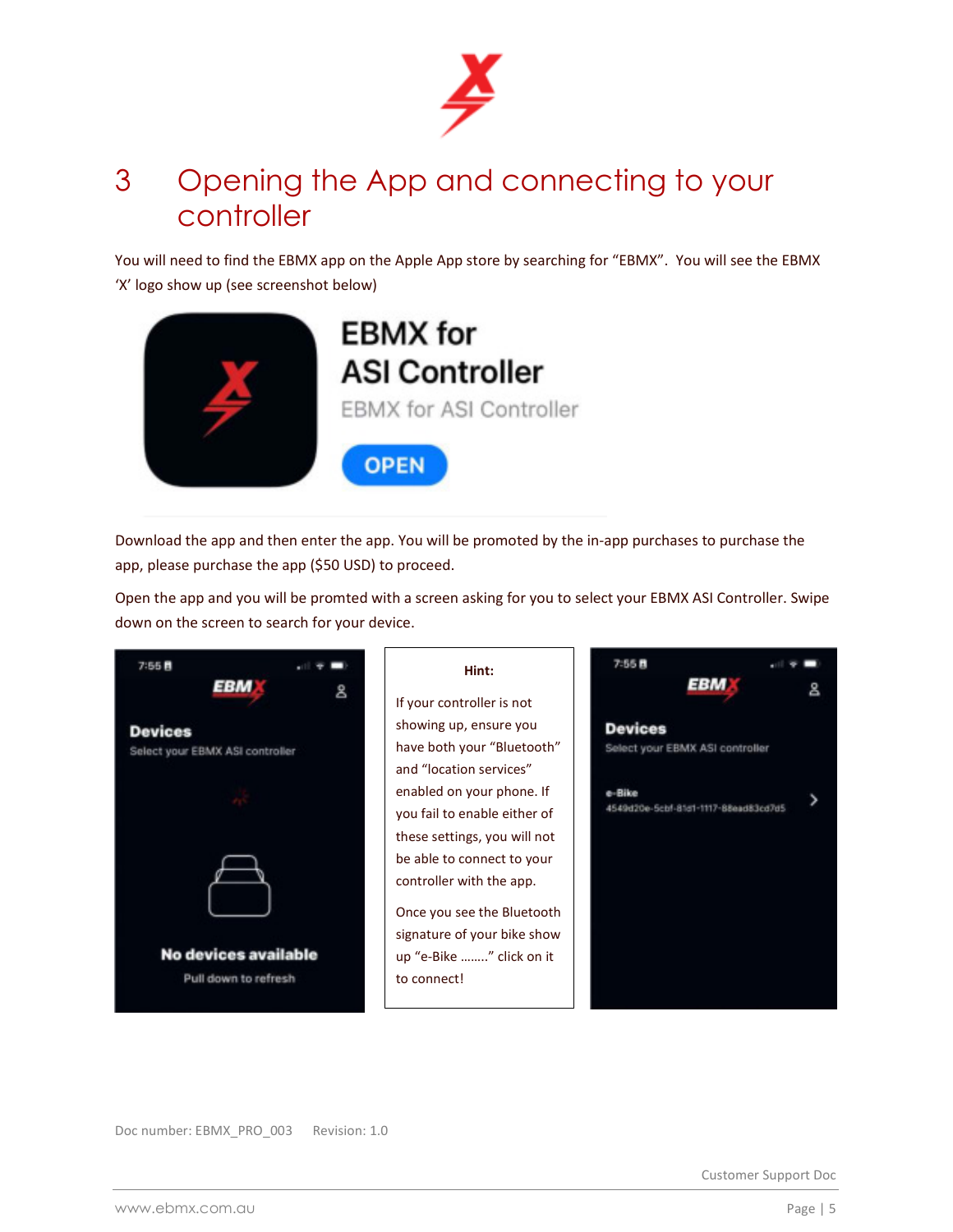

# 4 EBMX App Layout

The screenshot below shows the main home page of the EBMX app. A high-level overview of each button is described below, the following sections of this document will give an in depth overview of how to use each of these functions.

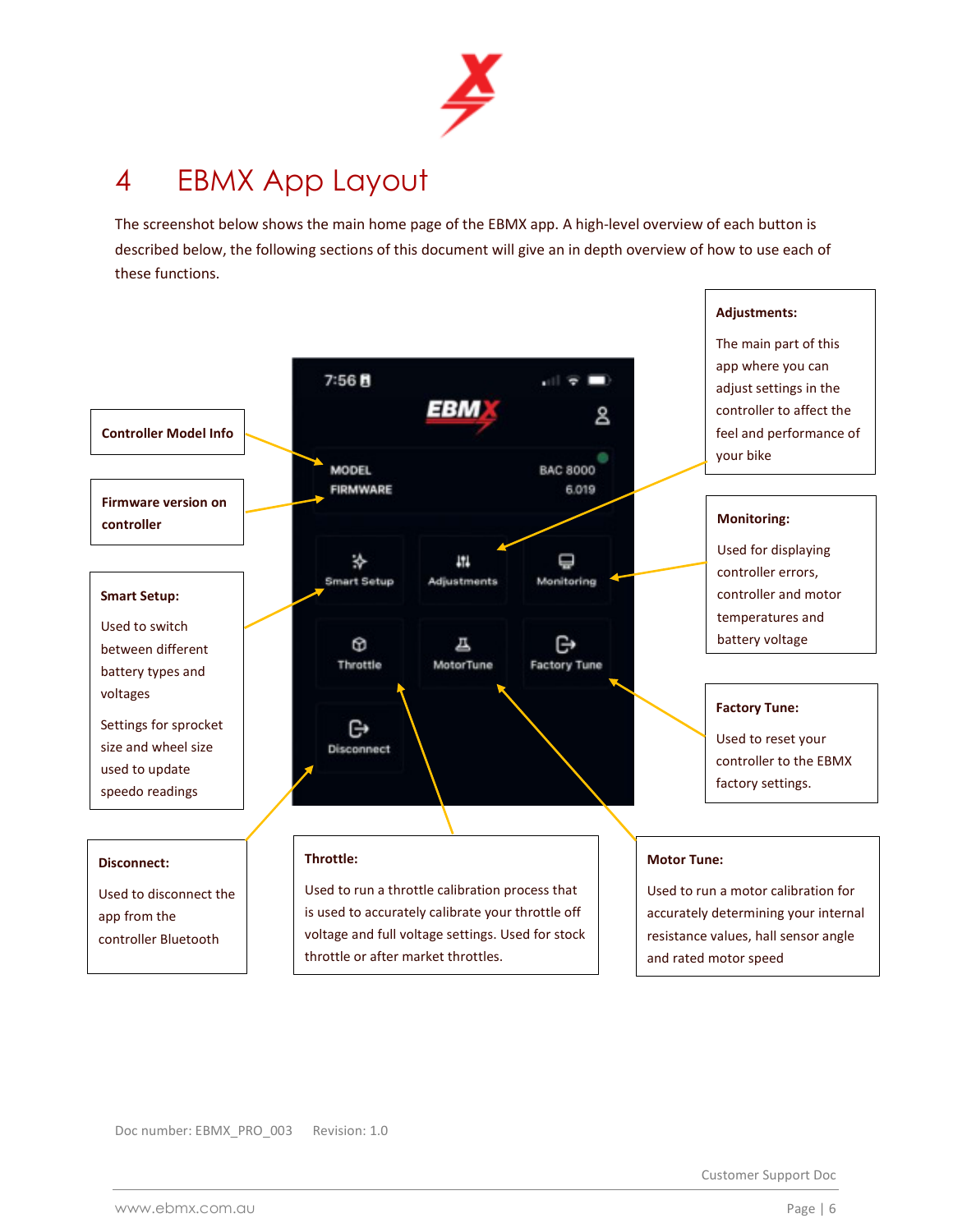

## 4.1 EBMX Smart Setup

The EBMX Smart Setup is where you can select high level parameters for your system. This is where you will tell the controller what type of battery you are using and it will automatically adjust the peak power and phase amps for your selection. You will then need to select the sprocket size and your wheel (including tire height) diameter so that your APT display can read your speed accurately.

With the two screen shots below you can see the peak power and phase amps changing when the battery selection is changed form a 60v bypassed battery to a high power 60v battery. Once you have made your selections (based on the battery you have in the bike) then you will proceed to the red "Apply" button.

| $7:56$ H                 |                               |                                      | $\mathbf{m} \in \mathbf{m}$ | 7:56 目                          |                     |                                      |                          |
|--------------------------|-------------------------------|--------------------------------------|-----------------------------|---------------------------------|---------------------|--------------------------------------|--------------------------|
| <b>C</b> BACK            |                               | EBM                                  | δ                           | $\xi$ BACK                      |                     | <b>EBM</b>                           | &                        |
| smart setup              |                               |                                      |                             | <b>Smart Setup</b>              |                     |                                      |                          |
| MODEL<br><b>FIRMWARE</b> |                               |                                      | <b>BAC 8000</b><br>6.019    | <b>MODEL</b><br><b>FIRMWARE</b> |                     |                                      | <b>BAC 8000</b><br>6.019 |
|                          | <b>Select battery voltage</b> |                                      |                             | <b>Select battery voltage</b>   |                     |                                      |                          |
| 52<br><b>BYPASS</b>      | 60<br><b>BYPASS</b>           | 60<br>HIPOWER                        | 72<br>HIPOWER               | 52<br><b>BYPASS</b>             | 60<br><b>BYPASS</b> | 60<br>HIPOWER                        | 72<br>HIPOWER            |
| <b>Motor Parameters</b>  |                               |                                      |                             | <b>Motor Parameters</b>         |                     |                                      |                          |
| PEAK POWER               |                               |                                      | 8,500                       | PEAK POWER                      |                     |                                      | 15,000                   |
|                          | MOTOR CURRENT PHASE AMPS      |                                      | 400                         | MOTOR CURRENT PHASE AMPS        |                     |                                      | 600                      |
| <b>Wheel Speed</b>       |                               |                                      |                             | <b>Wheel Speed</b>              |                     |                                      |                          |
| <b>GEAR RATIO</b>        |                               |                                      |                             | <b>GEAR RATIO</b>               |                     |                                      |                          |
| <b>58T</b>               |                               |                                      |                             | <b>58T</b>                      |                     |                                      |                          |
|                          |                               | WHEEL DIAMETER + TIRE TOTAL DIAMETER | 595 mm                      |                                 |                     | WHEEL DIAMETER + TIRE TOTAL DIAMETER | 595 mm                   |
|                          |                               |                                      |                             |                                 |                     |                                      |                          |
|                          |                               |                                      |                             |                                 |                     |                                      |                          |
|                          |                               | <b>Apply</b>                         |                             |                                 |                     | Apply                                |                          |

Doc number: EBMX\_PRO\_003 Revision: 1.0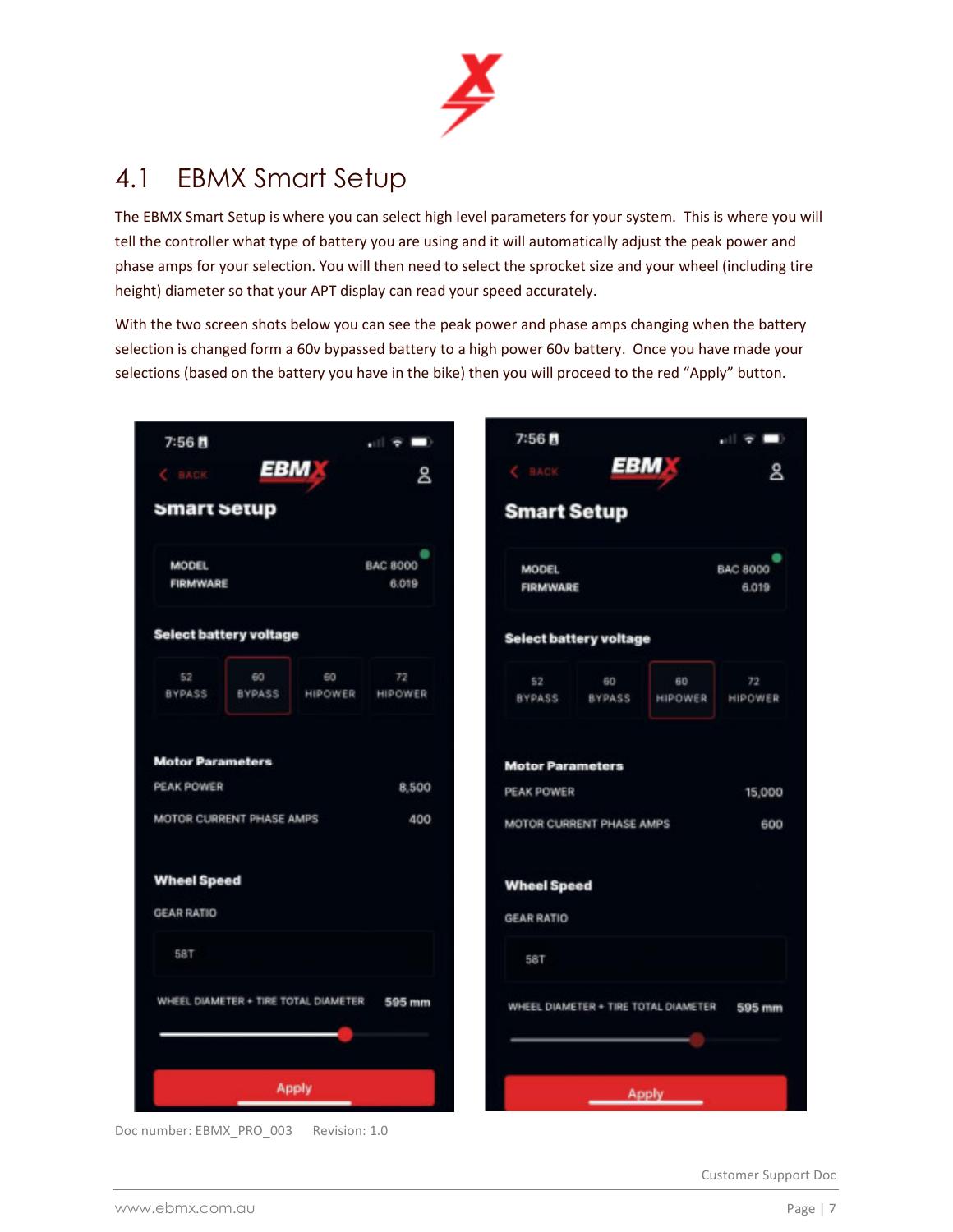

Once you have clicked "Apply" you will get a pop up at the bottom of the screen saying, "changes have been applied successfully" and then a pop up in the middle of the screen saying that the controller has detected changes (see screenshot below to the left). If you are happy to proceed and update your changes, click the red "Flash Controller" button and you will get one more pop up ensuring you want to proceed (screen shot below to the right), click Yes to proceed.



Your changes have now been input and updated in the controller!

Doc number: EBMX\_PRO\_003 Revision: 1.0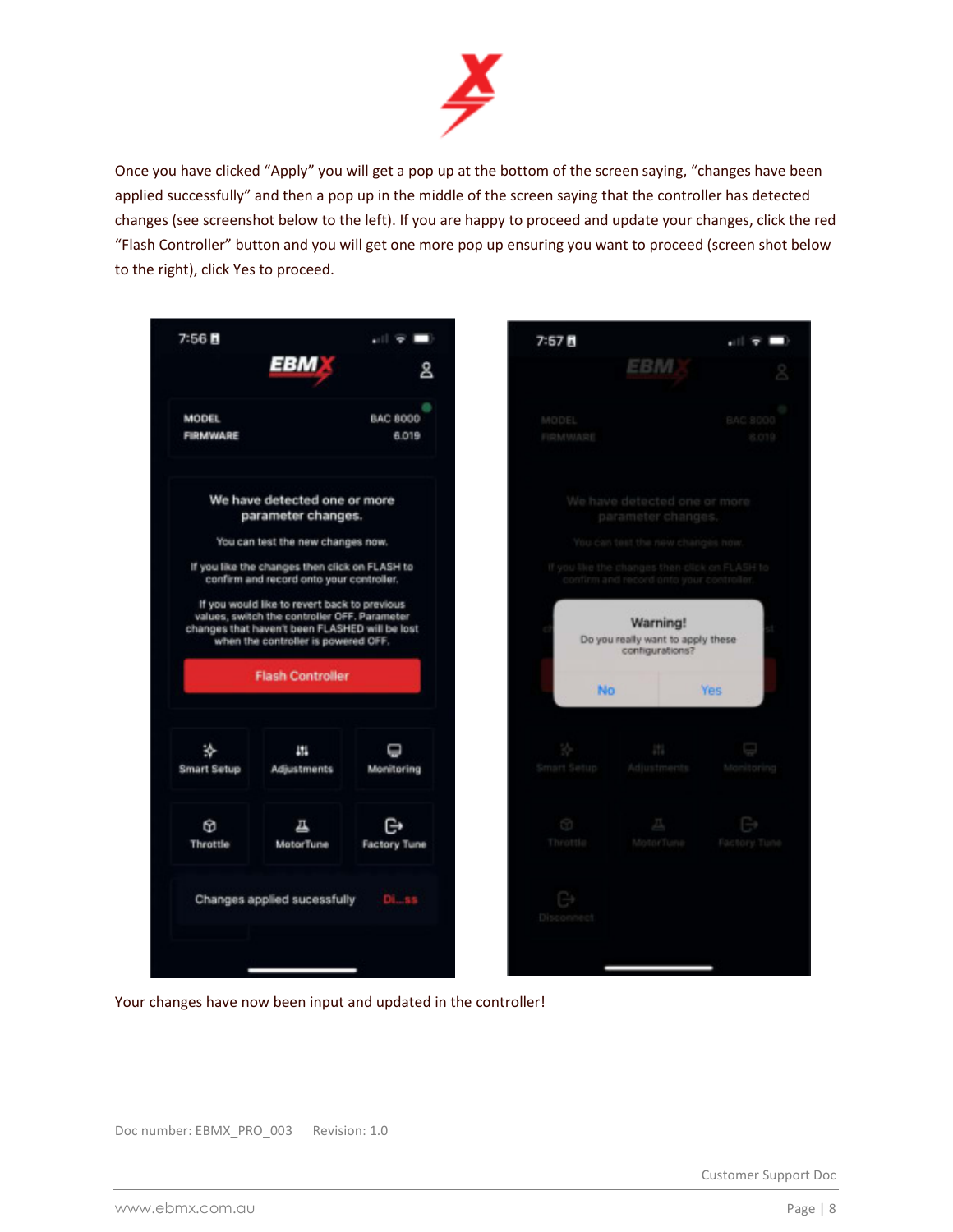

### 4.2 App Adjustments

The App Adjustments page is where you can really customize the feel of your tune and some key settings on your bike. The screenshots below show all the settings and adjustments that you are able to modify.



Doc number: EBMX\_PRO\_003 Revision: 1.0

**Motor Phase Amps (Amps)** – Phase amps are like motor torque, the more phase amps you have the harder your bike will accelerate off the line

**Peak Power (kW)** – Kilowatts (kW) are like motor horsepower, the higher the kW value, the more peak power you will have in your bike.

**Positive throttle "twist" (milliseconds)** – This value is the positive motoring torque ramp. Essentially a ramp up value for when you twist your throttle for the power to ramp on ensuring you don't have a jerky throttle feel while making rapid adjustments to your throttle. If you want a very responsive throttle, keep this value low around 25 – 30ms if you ride rough offroad trails and want the power smoothed out a bit more use a value of around 100-200ms.

**Negative throttle "release" (milliseconds) –** The is just like the value above but is a ramp down delay from when you let off the throttle to ramp power down. We suggest keeping this value low (around 5ms) as if you turn it up, you will be having the bike continue to deliver power to the motor for a longer period after you shut the throttle off.

**Throttle deadband threshold** – This is a buffer value stacked on top of your "off throttle voltage" which give a little play in the bottom range of your throttle to ensure a small, unintended pump of the throttle will not launch the bike forward. If you want your throttle to be ultra responsive, lower this value down.

**Regen/Motor Brake** – Use the toggle to select On/Off if you want to have regen enabled.

Use the slide bar to adjust the speed at which regen starts working when you are off throttle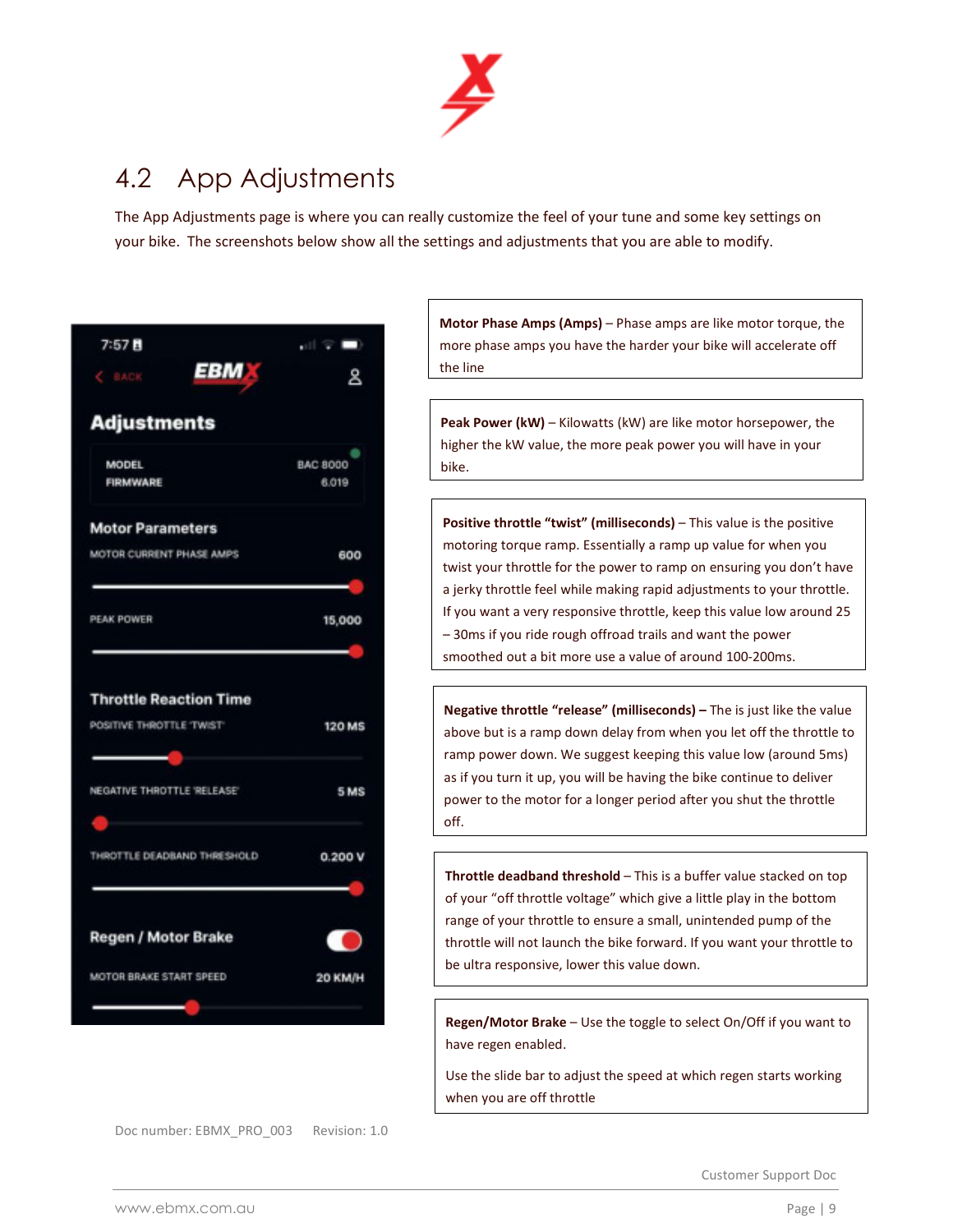



**Motor brake torque** – This is an adjustment for the strength of the regen braking. Below 5% will hardly be noticeable and up over 25% will be rather significant. Have a play to see what suits your riding style

**Regen start** (milliseconds) – This is a ramp up for regen starting so that it does not come on instantly and feel abrupt while riding. We suggest around 500ms so it is a smooth transition to the brake coming on

**Regen stop** (milliseconds) – This is a ramp down for regen stopping once you drop below the regen brake speed value set above.

**Motor over temp protection settings** – This is where you can adjust the motor temperature limits. If you are riding hard for a long time or strenuous uphill track you may have noticed a loss in power. This is likely due to motor temperature limits being reached. You now have the ability to raise those limits above what our base tune settings have. The first slide bar is the temperature at which the power reduction will start and the second temperature is the limit at which the controller will cut power to the bike. Read the warning and be mindful of not overworking your motor. You can check the motor temp any time you want in the "Monitoring" tab of the app

Doc number: EBMX\_PRO\_003 Revision: 1.0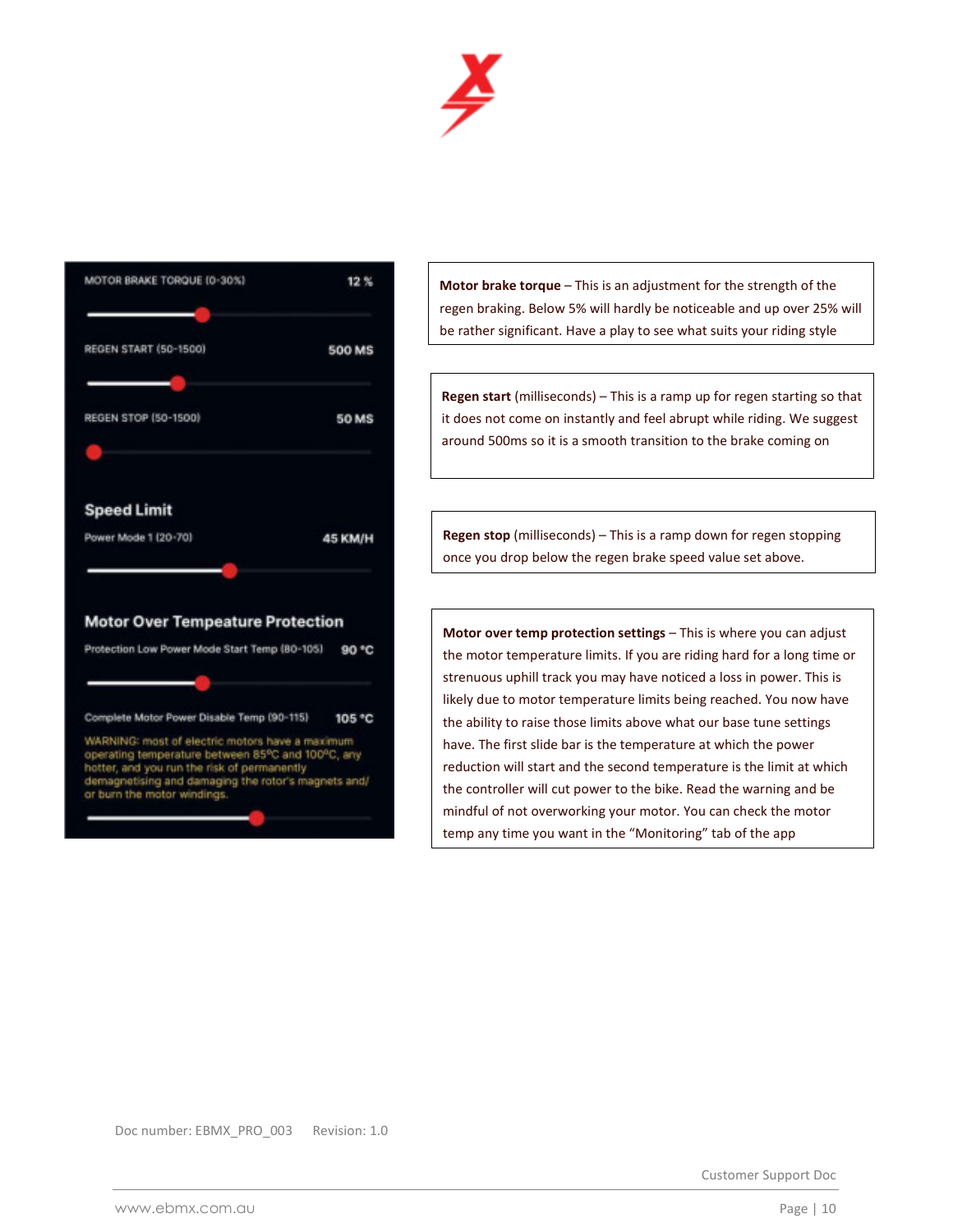

25 %

#### **Motor Field Weakening**

MAXIMUM FIELD WEAKENING (0 to 25%)

WARNING: do not attempt to 'test' revving motor<br>(spinning wheel up in the air) field weakening can cause the controller to lose motor position and go to an<br>infinite loop at extremely high-RPM which can explode<br>your motor internals and/or damage your controller and void your warranty



**Motor field weakening** – Field weakening allows the motor to spin up faster than the rated RPM which can give you a higher top speed. Setting the value up all the way (25%) will give you the highest top speed. Lowering the value down or turning it to (0%) will reduce your top speed but can help to keep motor temps down. You should consider running with a low value if you are racing and do not need a very high top speed on the course you are running.

**Virtual Freewheel** – Virtual freewheel is a feature that allows the motor to continue to give a small amount of power to the rear wheel after you have started to move forward to overcome the internal resistance in the motor. As the name indicates, it gives the feeling of freewheeling or rolling without resistance. It can be handy to use this feature for lubricating your chain as when the bike is on a stand and freewheel is enabled you can spin the rear wheel with your hand, and it will keep spinning slowly while you lube the chain.

**Error Bypass** – This is a EBMX Special Feature that has been enabled on the ASI Controller to assist with over current errors (mostly on BAC4000 units). We suggest everyone enables this feature to ensure you will have a better riding experience and less possibility for a over current cut out when jumping or riding on rough terrain.

Doc number: EBMX\_PRO\_003 Revision: 1.0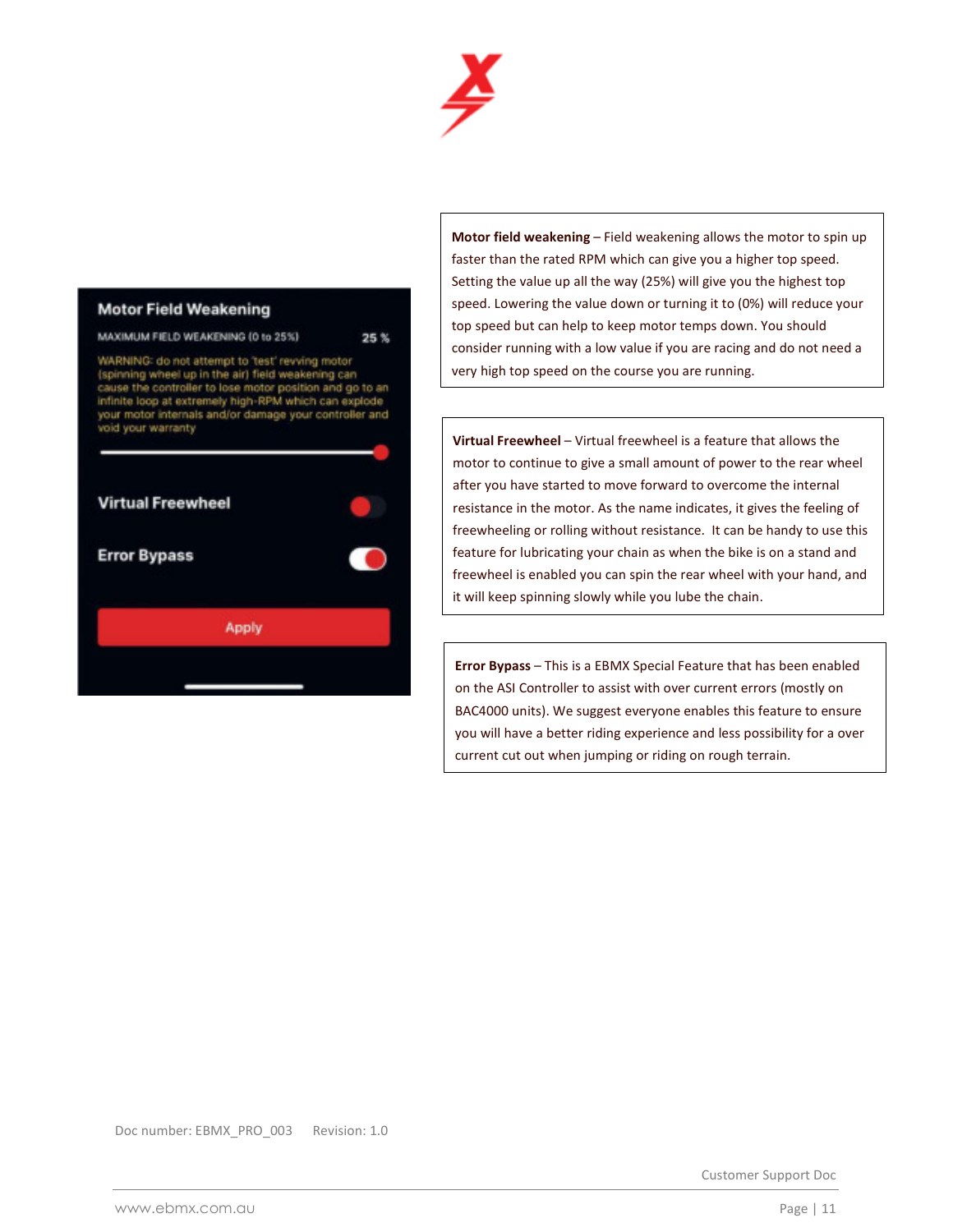

# 4.3 EBMX App Monitoring Functions

The EBMX App Monitoring page is set up to assist customers with viewing crucial system info about your bike and controller.

| 7:58B                            | all VII                  |
|----------------------------------|--------------------------|
| <b>EBM</b><br><b>C</b> BACK      | 2                        |
| <b>Monitoring</b>                |                          |
| MODEL<br>FIRMWARE                | <b>BAC 8000</b><br>6.019 |
| Warnings                         |                          |
| No Warnings Found                |                          |
| <b>Faults</b><br>No Faults Found |                          |
| <b>Faults2</b>                   |                          |
| No Faults Found                  |                          |
| LastFault                        |                          |
| No Last Faults Found             |                          |
| LastFault2                       |                          |
| No Last Faults Found             |                          |
| <b>EbikeFlags</b>                |                          |
| Interlock Off                    |                          |
| EbikeFlags2                      |                          |
| No eBike Flags Found             |                          |
| <b>Others Parameters</b>         |                          |
| <b>Battery Voltage</b>           | 62.03 V                  |
| <b>Controller Temperature</b>    | 15 °C                    |
| Motor Temperature                | 16 °C                    |
| Hall Sensor A input              |                          |
| Hall Sensor B input              |                          |
| Hall Sensor C input              |                          |

Using this page, you will be able to view **warnings and faults** that your bike currently has. This is info that can then be sent on to your local EBMX dealer to help you troubleshoot issues you may have, if you are unable to diagnose and solve the issues yourself. The **battery voltage** is displayed The **controller temperature** is displayed The **motor temperature** is displayed – this is a very important value and while you ride you should check the motor temperature to understand how hard you are pushing your bike. As noted in the "Adjustments" section above, you are able to raise your motor temp limits if you require. If you have having issues with motor temperatures getting too high, we always suggest only riding in lowest power mode you need for the riding you are doing. Riding in higher power modes will more easily introduce more heat into the motor.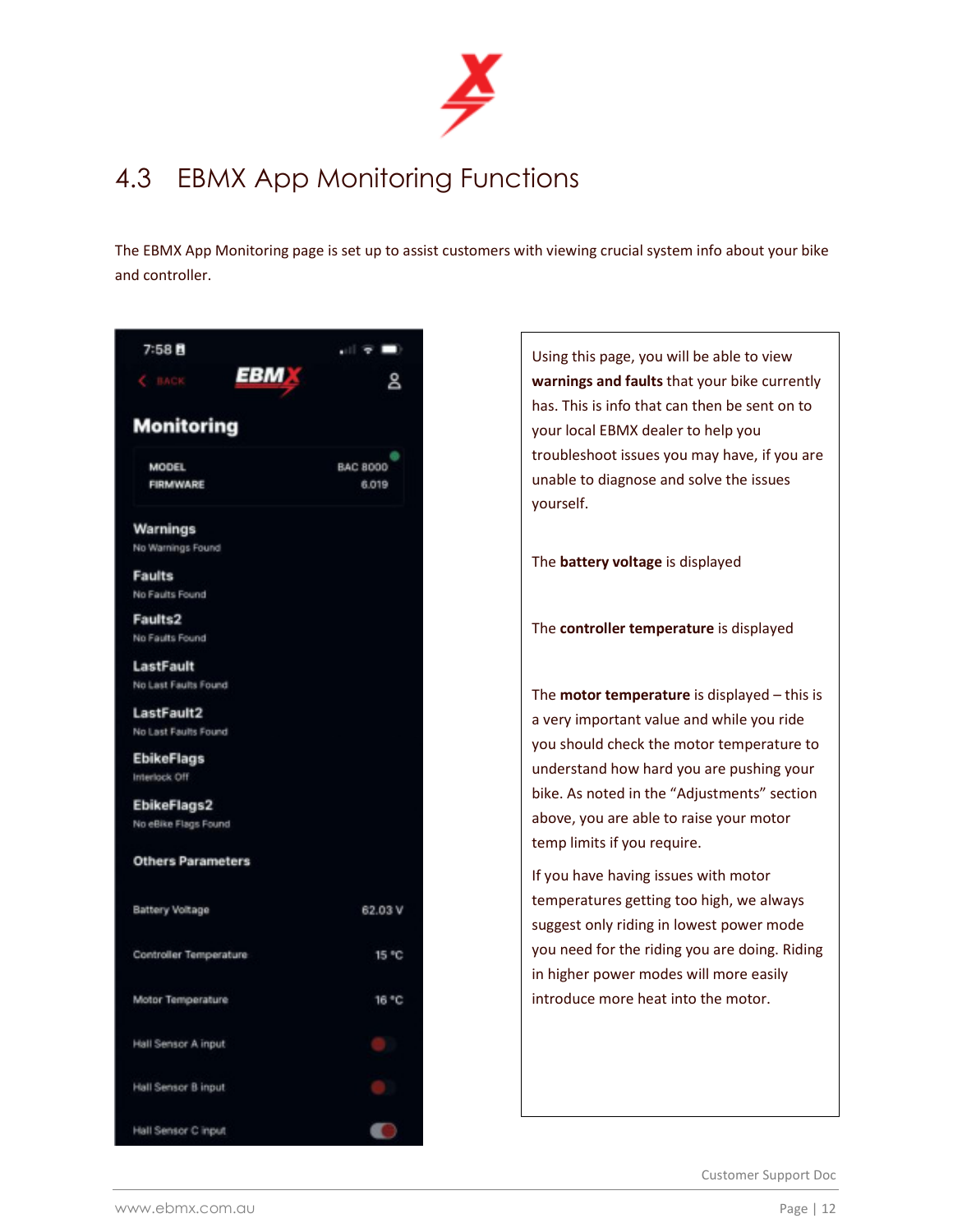

## 4.4 Throttle Calibration

The throttle calibration page is a very useful tool to use for ensuring your stock throttle is calibrated correctly to the controller but is also used if you want to use an aftermarket throttle and calibrate it to your controller.

To use the throttle calibration feature, you will need to follow the steps shown in the screen shots below.

Please note the warning about having the bike on a stand where the rear wheel is off the ground in case you get any unexpected rear wheel movement.



Doc number: EBMX\_PRO\_003 Revision: 1.0

First agree with the warning by clicking the blue tick box and then press the red "Start Calibration" button

You will be prompted to start "step 1" but twisting the throttle all the way and holding it while then clicking the "ok" button.



You will then be prompted to start "step 2" by release the throttle all the way and clicking the "ok" button.

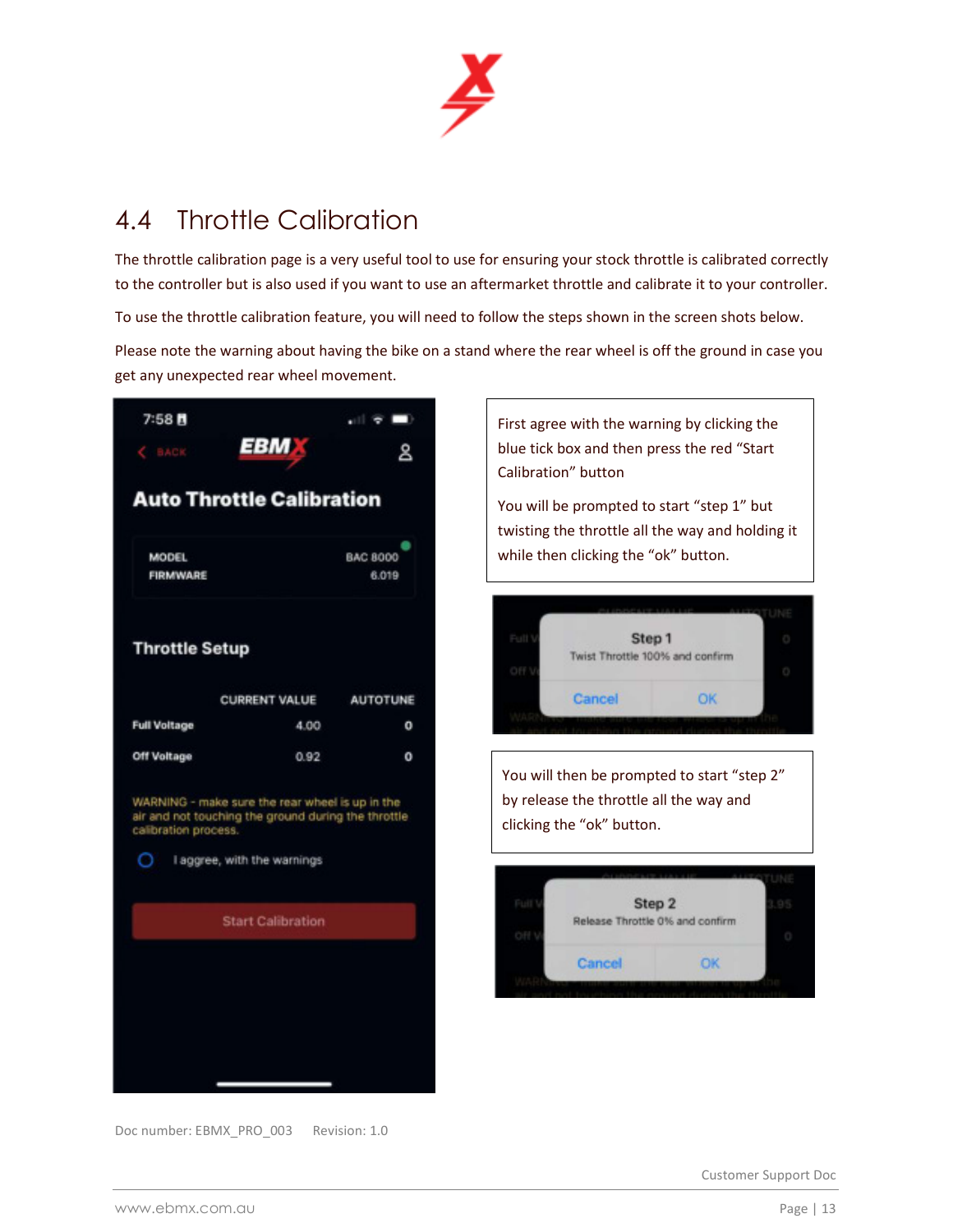

 $7:58B$  $\blacksquare$   $\triangleright$   $\blacksquare$ **EBM** δQ.

### **Auto Throttle Calibration**

| <b>MODEL</b>    | <b>BAC 8000</b> |
|-----------------|-----------------|
| <b>FIRMWARE</b> | 6.019           |

#### **Throttle Setup**

|                     | <b>CURRENT VALUE AUTOTUNE</b> |      |
|---------------------|-------------------------------|------|
| <b>Full Voltage</b> | 4.00                          | 3.95 |
| <b>Off Voltage</b>  | 0.92                          | 0.89 |

WARNING - make sure the rear wheel is up in the air and not touching the ground during the throttle calibration process.

I aggree, with the warnings

 $\odot$ 



Now you will see the new "autotune" throttle values show up for your throttle values.

To accept these, click on the red "Apply" button.

#### We have detected one or more parameter changes.

You can test the new changes now.

If you like the changes then click on FLASH to confirm and record onto your controller.

If you would like to revert back to previous values, switch the controller OFF. Parameter changes that haven't been FLASHED will be lost when the controller is powered OFF.

**Flash Controller** 

You will then get a pop-up window acknowledging the changes you have made and a request to flash the controller. To proceed with finishing the throttle calibration, click on the RED "flash Controller" button.

Doc number: EBMX\_PRO\_003 Revision: 1.0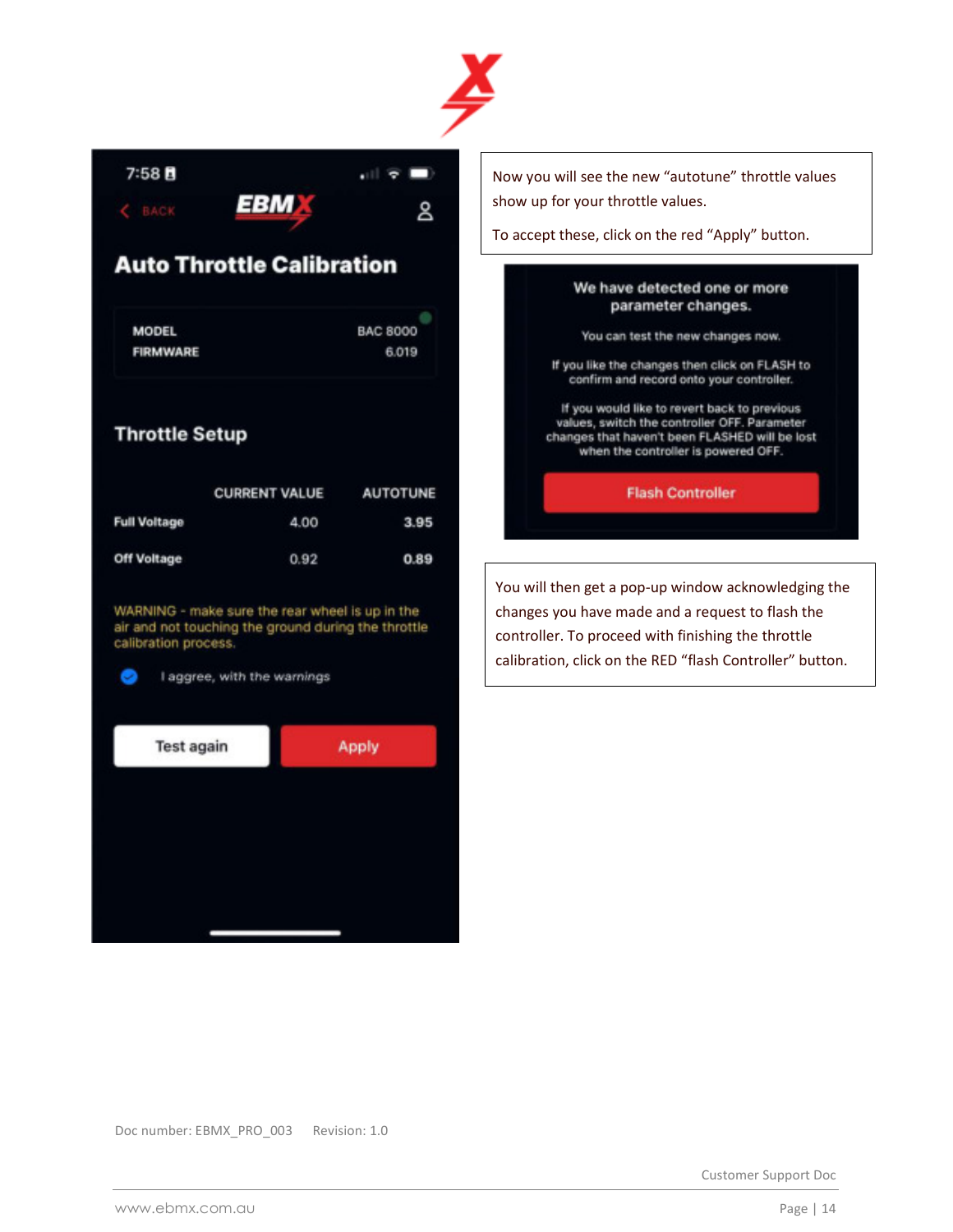

### 4.5 Motor Tuning

The motor tuning function of the EBMX App is one of the most important features of the App. This feature gives you the ability to properly calibrate your phase cable resistance values, your motor RPM speed and correctly determine the angle of the hall sensor in the motor.

Many people have issues with their motors due to misaligned hall sensors. These issues are most often displayed by motors reaching temperature limits much faster than they should if the hall sensor was calibrated correctly. EBMX have checked hundreds of SurRon hall sensors alignment and our base tune is set to be at a value that is the best fit for as many people as possible. However we know that the range of hall angle values coming from the SurRon factory continue to vary so it is very important that everyone runs this calibration on their bike!



To start the calibration tests, you will run the Inductance/resistance test first. Click on the white "Calibrate Inductance/Resistance" button. Follow the instructions in the warning and then proceed to click on the Red "start calibration" button.

#### **Calibrate Motor Inductance / Resistance**

|               | <b>CURRENT VALUE</b>                            | <b>AUTOTUNE</b> |
|---------------|-------------------------------------------------|-----------------|
| LS (H)        | 35                                              | o               |
| <b>RS (H)</b> | л                                               | O               |
|               | WARNING - make sure the rear wheel is up in the |                 |

not touching the ground during motor calibration process. Hold the front of the bike down during the test.

 $\circ$ I aggree, with the warnings

**Start Calibration** 

Doc number: EBMX\_PRO\_003 Revision: 1.0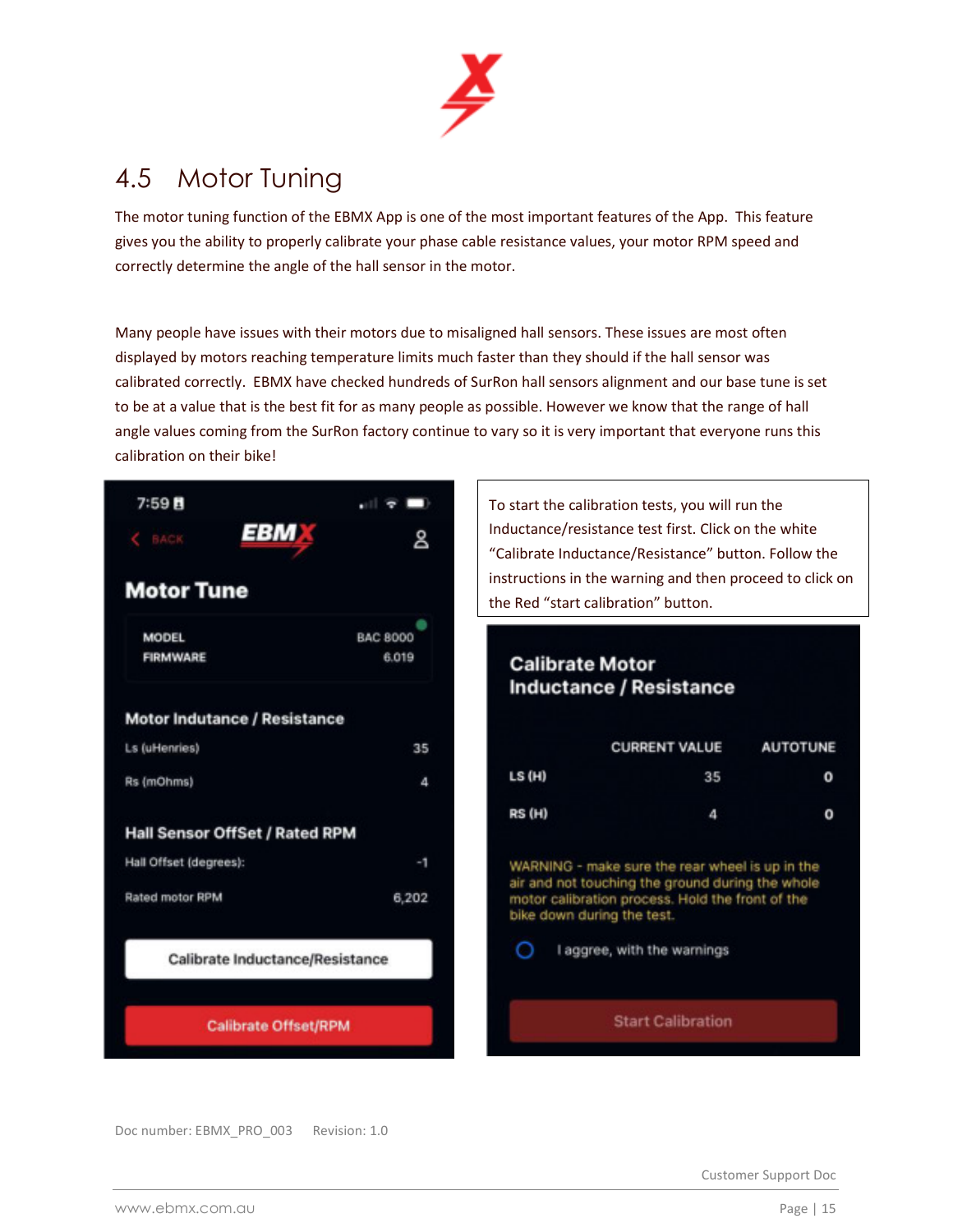

| 8:01 E |      |  | , |
|--------|------|--|---|
|        | EBM. |  |   |

#### **Motor Tune**

**MODEL FIRMWARE** 



ጷ

#### **Calibrate Motor Inductance / Resistance**

|               | <b>CURRENT VALUE AUTOTUNE</b> |    |
|---------------|-------------------------------|----|
| LS(H)         | 39                            | 38 |
| <b>RS (H)</b> | a                             | a  |

WARNING - make sure the rear wheel is up in the air and not touching the ground during the whole<br>motor calibration process. Hold the front of the bike down during the test.



Once you start the test, you will see the rear wheel do a small movement and the bike will make a small jolt accompanied with a beeping / buzzing noise. Your newly calibrated "autotune" Ls and Rs values will now be displayed in the app. Regular ranges for these values are:

Ls from 33 to 48

Rs from 3 to 5

If your values are outside of this range (likely higher?) then your motor is likely showing signs of damage or aging and may not be suitable for running an aftermarket controller or high power tune. Please contact your EBMX dealer if you experience these issues.

Apply the settings and follow the flashing process as described in the other steps in this document.

Then move onto the Motor Calibration step.

Doc number: EBMX\_PRO\_003 Revision: 1.0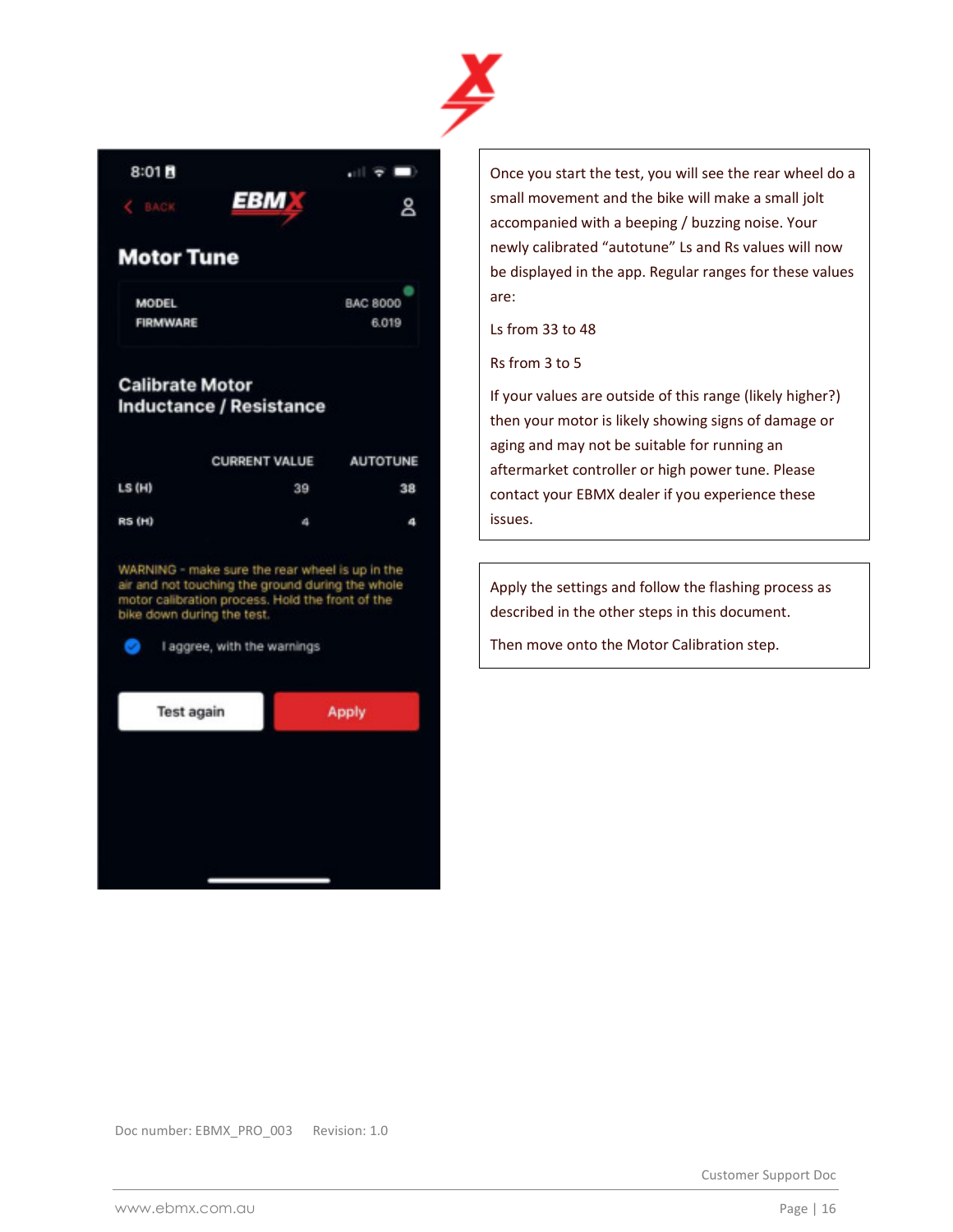

| 8:00B                             |                                | $\frac{1}{2}$   |
|-----------------------------------|--------------------------------|-----------------|
| <b>Course</b><br><b>Callenge</b>  | <b>EBM</b>                     | 8               |
| <b>Rated RPM</b>                  | Calibrate Hall sensor offset / |                 |
|                                   | <b>CURRENT VALUE</b>           | <b>AUTOTUNE</b> |
| Hall Sector[0]                    | -1                             | ٥               |
| Hall Sector(1)                    | А                              | O               |
| Hall Sector[2]                    | o                              | O               |
| Hall Sector[3]                    | 5                              | o               |
| Hall Sector[4]                    | $\overline{2}$                 | ۰               |
| Hall Sector(5)                    | a                              | ۰               |
| Hall Sector[6]                    | ٦                              | ۰               |
| Hall Sector(7)                    | -1                             | ٥               |
| Hall Offset (")                   | $-1.21$                        | o               |
| <b>Rated Motor</b><br>Speed (RPM) | 6,202                          | o               |
|                                   |                                |                 |

make sure the rear wheel is up in the air and not touching the ground during the whole<br>motor calibration process. Hold the front of the<br>bike down during the test.

I aggree, with the warnings

**Start Calibration** 

Once the rear wheel has stopped, the app will update the new values in the "autotune" column. It is important that all of the Hall Sector values (1 through 7) from the Current Value and Autotune columns are equal. If they are not, there is a potential issue with your hall sensor.

The Hall offset value will be updated to match the needs of your motor and the RPM will be updated. Note that 60v batteries will run a lower RPM than 72v Batteries.

Complete the calibration by clicking apply and then following through with the next "flashing" step that follows

Please ensure you follow the warnings and ensure bike is securely on a center stand with the rear wheel free to spin.

Once the warnings have been followed you may proceed with pressing the Red "start Calibration" button.

You will see your rear wheel spin up to a reasonably high speed and hold that speed for some time before then coming to a stop on its own.

| 8:00 目                            |                      | 御す口             |
|-----------------------------------|----------------------|-----------------|
| $\leftarrow$ BACK                 | <b>EBM</b>           | &               |
| <b>Rated RPM</b>                  |                      |                 |
|                                   | <b>CURRENT VALUE</b> | <b>AUTOTUNE</b> |
| Hall Sector[0]                    | -1                   | -1              |
| Hall Sector[1]                    | 4                    | 4               |
| Hall Sector[2]                    | 0                    | ٥               |
| Hall Sector[3]                    | 5                    | 5               |
| Hall Sector[4]                    | 2                    | 2               |
| Hall Sector[5]                    | 3                    | 3               |
| Hall Sector[6]                    | ٦                    | ٦               |
| Hall Sector[7]                    | -1                   | -1              |
| Hall Offset (*)                   | $-1.21$              | $-1.25$         |
| <b>Rated Motor</b><br>Speed (RPM) | 6,202                | 4,992           |

WARNING - make sure the rear wheel is up in the air and not touching the ground during the whole motor calibration process. Hold the front of the bike down during the test.

 $\bullet$ I aggree, with the warnings



Doc number: EBMX\_PRO\_003 Revision: 1.0